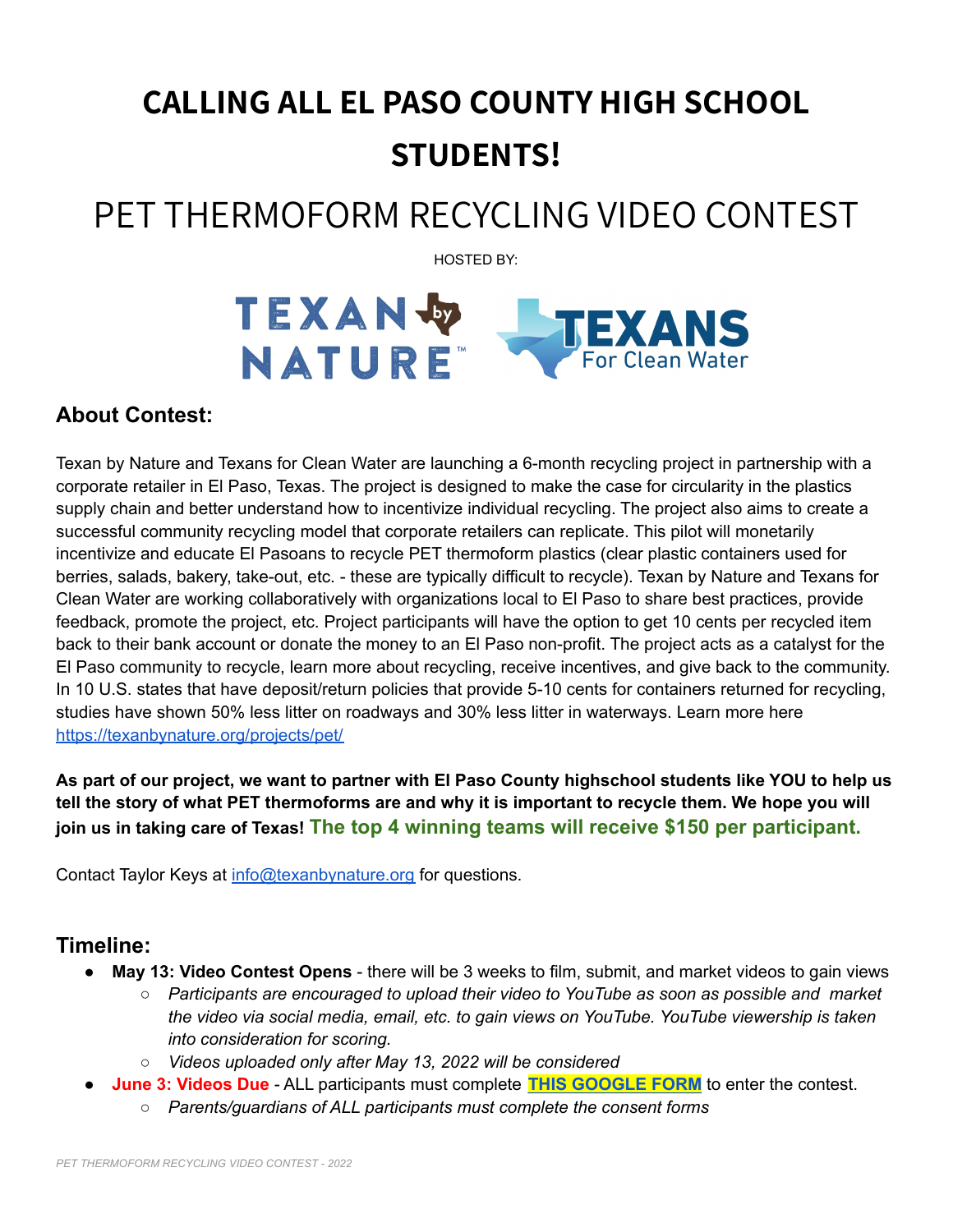- *○ Only one participant from each team (if applicable), must upload the video and provide the YouTube link*
- **June 8: Get your final video views in!**
	- *○ At this date, final viewership numbers from YouTube will be tallied and taken into consideration for scoring*
	- *○ Texan by Nature will review all the submitted videos and select winners*
- **● June 10: Winners notified of selection**
- DATE TBD: Winner Selected and Award Announcement

# **Prizes:**

The top 4 winning teams will receive \$150 per participant.

# **Rules:**

## *Teams*

STUDENT ELIGIBILITY: El Paso County high-school students—whether from public, charter, or private schools or homeschooled—are eligible to participate. Applicants must be current residents of Texas, must be enrolled in 9th through 12th grade as of August 2021, and must comply with these Official Rules.

- 1. Teams may be composed of 1 to 3 members.
- 2. Team members may be from different grades and different schools.
- 3. A student can only be a member of ONE team.
- 4. Teams are allowed to only submit ONE video.

## *Video*

## *Themes & Content:*

- The video MUST showcase/explain one of the following themes.
	- What is a PET thermoform?
	- How are PET thermoforms made?
	- How are PET thermoforms recycled?
	- Why is it important to recycle PET thermoforms?
- The video MUST include "Learn more at [texanbynature.org/projects/pet](https://texanbynature.org/projects/pet) at the end of video.

## *Length & Format:*

- Video MUST be 60 seconds or less.
- The minimum format MUST be 1280\*1080.
- The file format MUST be .mov (mp4) and the video file MUST be labeled with the student's first and last name

*General:*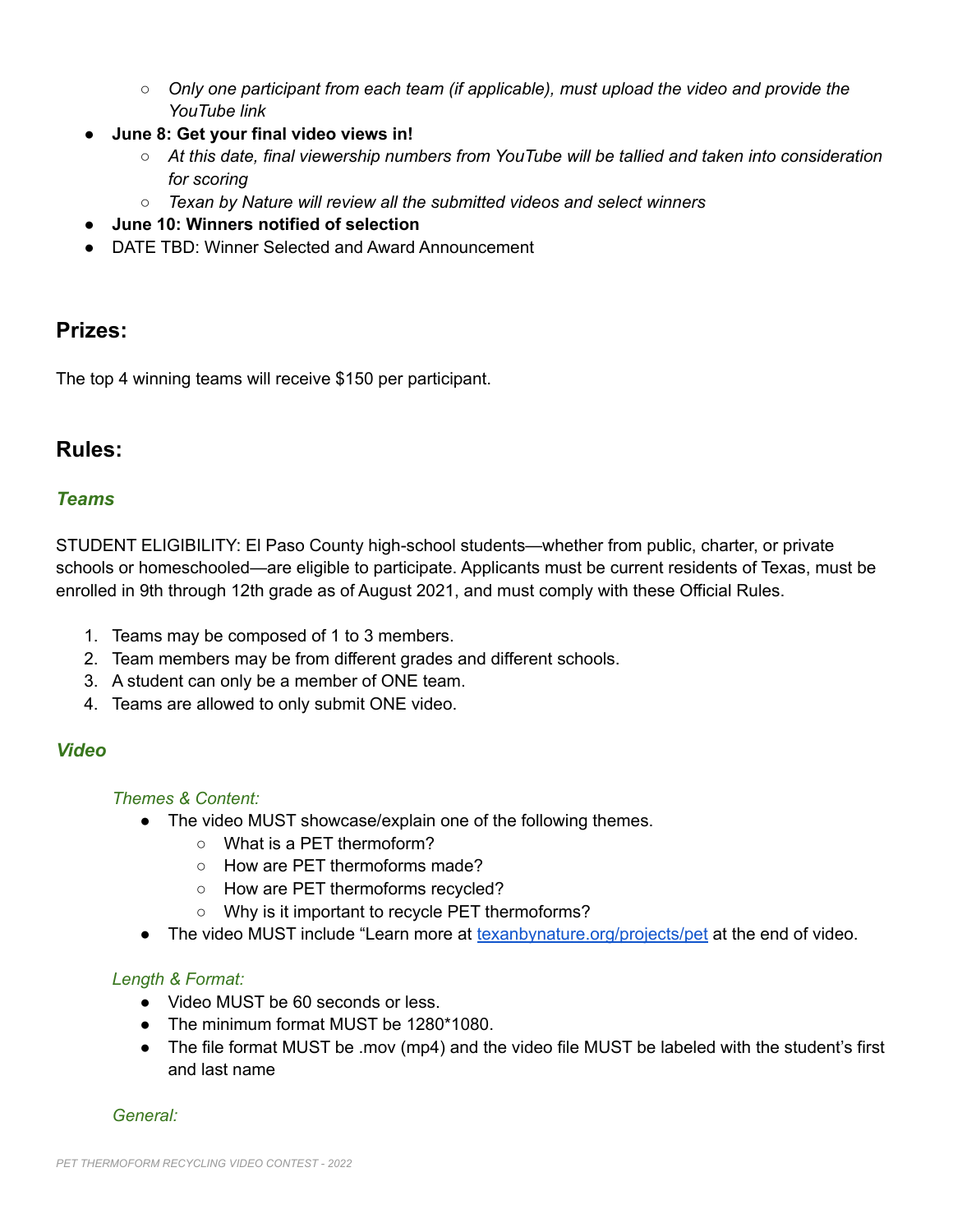- Video must be original work created by the contest participant. Participants may receive guidance from a teacher, parent, or guardian.
	- Video must not contain any copyrighted materials. All video and music content must be original and royalty free or the participant must submit written permission (*see reference sheet at end of document*) from the copyright holder granting use of the copyrighted material. Any video containing copyrighted materials without granted permission of use may be disqualified.
- No obligation or liability is assumed by Texan by Nature or Texans for Clean Water in connection with the contest.
- All submitted videos are owned by Texan by Nature. Winners and their parents or guardians agree to the use of the winners' names and likenesses to promote the PET Thermoform Recycling Pilot Project.

## *Submitting Your Video:*

- 1. Review this document in its entirety before submitting your video
- 2. Videos must be submitted on or before 5:00 p.m. MT on June 1, 2022.
	- *- Students are encouraged to submit their videos early to avoid being disqualified due to uploading errors.*
	- *- Late entries will not be accepted.*
- 3. Submit at **THIS [GOOGLE](https://forms.gle/kUzYYN7A6dsRVE8J7) FORM** and ensure your parent or guardian completes the parental consent forms/waivers

# **Judging:**

Judging will take place completely virtually and be based on the following criteria for each video:

- Production quality 30%
- Representation of theme 30%
- Creativity of message 20% *(Ability to gain the viewer's attention and make a lasting impression)*
- Marketing/votes 20%

All judgments are final.

# **Parent/Legal Guardian Consent for Use of Videos:**

## **Complying with the Children's Online Privacy Protection Act:**

The Children's Online Privacy Protection Act (COPPA) is a law created to protect the privacy of children under 13. The primary goal of COPPA is to place parents in control over what information is collected from their young children online. Learn more about COPPA [here.](https://www.ftc.gov/business-guidance/resources/complying-coppa-frequently-asked-questions#F.%20Photos) This video contest is designed to target high school students above the age of 13. Parents and legal guardians (guardians) of children under 13 years of age AND ALL PARTICIPANTS must consent to collections, uses, and disclosures of the personal information of their children collected by this video contest. **Parent/guardian and participant will provide Texan by Nature with intellectual property rights to the videos that they create. All submitted videos are owned by Texan by**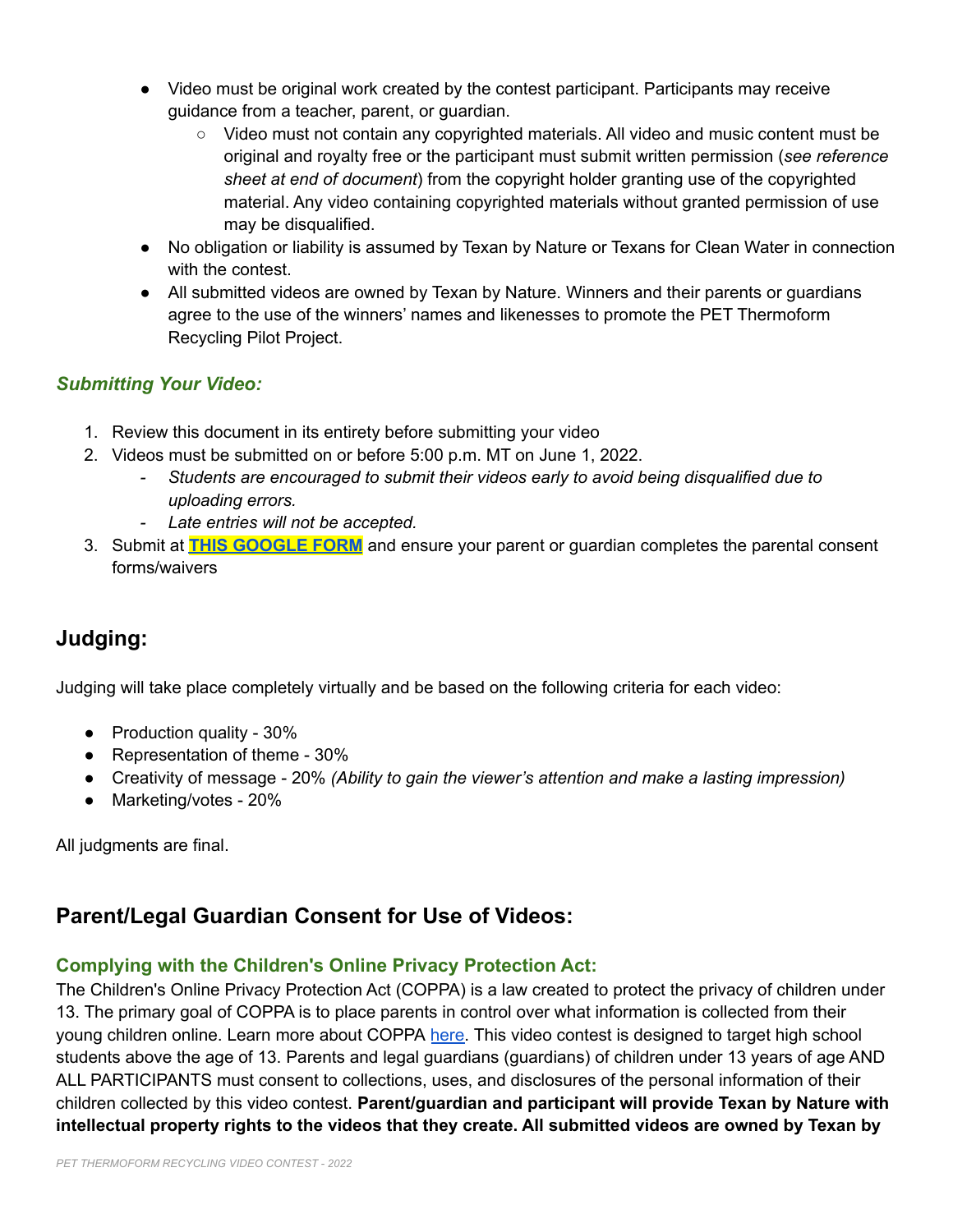**Nature. Winners and their parents or guardians agree to the use of the winners' names and likenesses to promote the PET Thermoform Recycling Pilot Project.** You may revoke your consent at any time to refuse further collection and use of your child's information. If you desire to revoke this consent, please email [info@texanbynature.org](mailto:info@texanbynature.org). In compliance with COPPA, we will:

- Provide direct notice to parents/guardians and obtain verifiable parental consent, with limited exceptions, before collecting personal information online from children;
- Give parents/guardians the choice of consenting to the collection and internal use of their child's information;
- Provide parents/guardians access to their child's personal information to review and/or have the information deleted;
- Give parents the opportunity to prevent the further use or online collection of a child's personal information;
- Maintain the confidentiality, security, and integrity of the information we collect from children, including by taking reasonable steps to release such information only to parties capable of maintaining its confidentiality and security;
- Retain personal information collected online from a child for only as long as is necessary to fulfill the purpose for which it was collected and delete the information using reasonable measures to protect against its unauthorized access or use; and
- Not condition a child's participation in an online activity on the child providing more information than is reasonably necessary to participate in that activity.

# **Video Creation Tips:**

- Research the video themes more resources have been provided in the "Additional Resources" section below
- Get inspiration from other videos, such as Youtube videos that show commercials.
	- How to Create the Perfect Public Service [Announcement](https://www.govtech.com/education/news/how-to-create-the-perfect-public-service-announcement.html) *- Credit: Government Technology*
- Film the video horizontally if using your phone, check out these resources:
	- Shoot on a [Phone](https://austinyouthfilmfestival.org/resources/2020/4/10/shoot-on-a-phone-like-a-pro) Like a Pro *- Credit: Austin Film Festival*
- Royalty-Free Music and Images: Images from Pixabay or Unsplash may contain trademarks, logos, or brands, recognizable images of people, or works of art or authorship. In these cases, written permission may be required from the owner of the trademark, brand, or work of art or the model(s) in the image.
	- *Please submit written permission with your Reference Sheet*. *- Credit: Take Care of [Texas](https://takecareoftexas.org/education/video-contest-rules/video-tips)*
		- [Unsplash](https://unsplash.com/) Free Images
		- o [Pixabay](https://pixabay.com/) Free Images
		- $\circ$  [iStock](http://www.istockphoto.com/) Stock Images and Music
		- Free [Soundtrack](http://www.freesoundtrackmusic.com/) Music
		- Creative [Commons](https://creativecommons.org/)
		- [Pexels](https://www.pexels.com/)
- Free Music [Archive](https://freemusicarchive.org/)
- o [YouTube](https://www.youtube.com/audiolibrary) Audio Library
- [Bensound](https://www.bensound.com/)
- [Videvo](https://www.videvo.net/) (Search by CC license)
- [Videez](https://www.videezy.com/)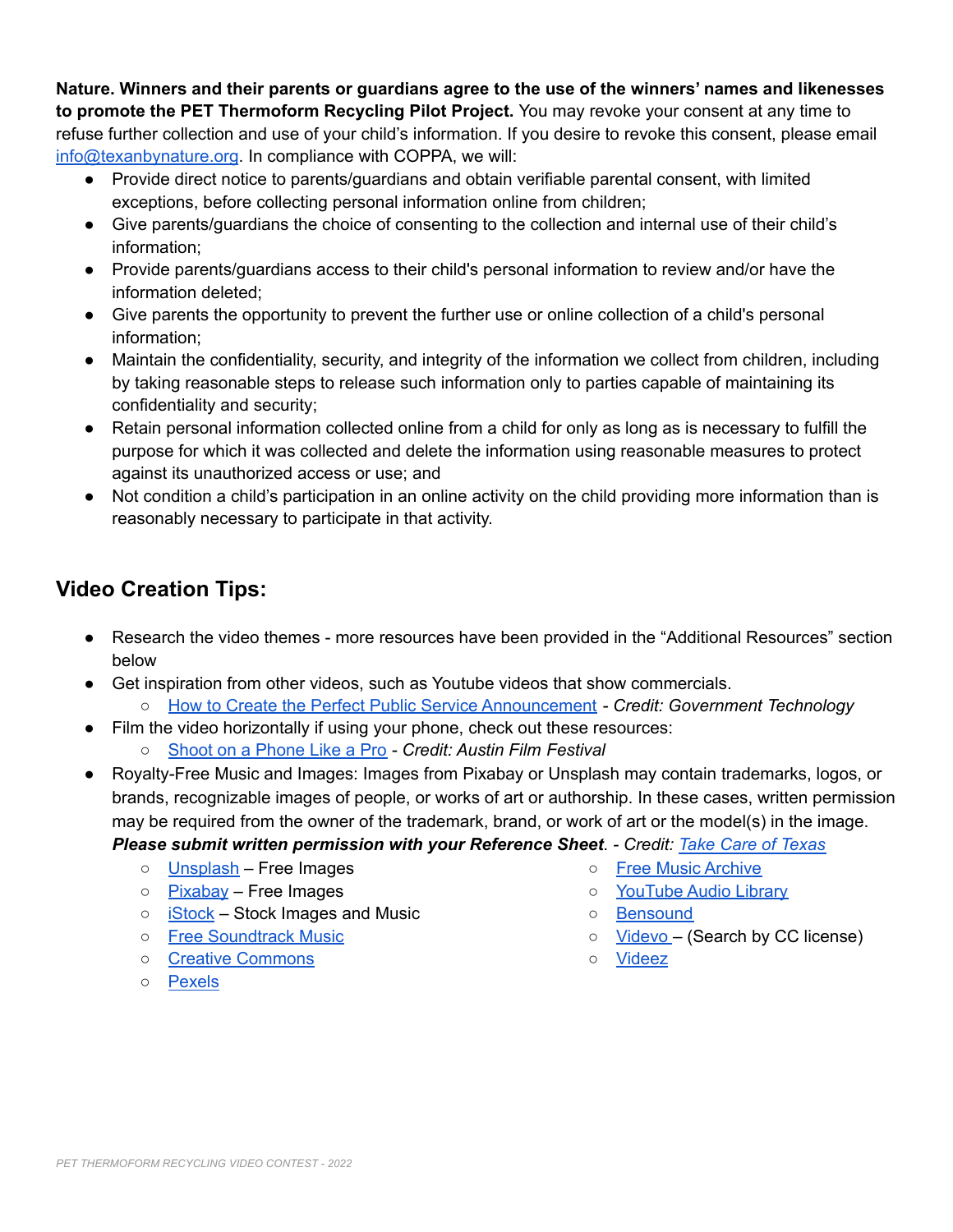# **Additional Resources for Video Theme Options:**

### *Please submit any statistics, facts, or information included in your video on your Reference Sheet.*

#### **What is a PET thermoform?**

PET [thermoform](https://napcor.com/recycling/thermoform-recycling/#:~:text=PET%20thermoform%20packaging%E2%80%94clamshells%2C%20cups,not%20all%20thermoforms%20are%20PET.) packaging is clear plastic that makes up clamshells, cups, tubs, lids, boxes, trays, egg cartons, and similar rigid, non-bottle packaging made of PET plastic resin. PET bottles are not PET thermoforms, though the two are often recycled together. PET products typically have a #1 symbol, but not all PET thermoforms have the symbol. You can usually find the recycling category symbol on the bottom or back of the container. Here are additional PET [resources.](https://resource-recycling.com/recycling/2021/07/20/thermoform-recycling-realities/)

● PET [Thermoform](https://napcor.com/wp-content/uploads/2020/08/PET-Thermoform-Fact-Sheet.pdf) Fact Sheet

## **How are PET thermoforms made?**

PET thermoforms are made of PET sheet that has been thermally molded into three-dimensional packages, this packaging type's presence in the market has grown as a result of the clarity, product protection and stackability it provides. Plastic thermoforms are also perceived to have an advantage over some competing packaging formats with regard to recyclability and the potential for use of recycled content, since PET is widely recycled.



## **How is PET itself made?**

The basic building blocks of PET are ethylene glycol and terephthalic acid, which are combined to form pellets of PET. These resin pellets are then heated to a molten liquid that can be easily extruded or molded into items of practically any shape. [Read](http://www.petresin.org/aboutpet.asp#:~:text=How%20PET%20is%20Made,items%20of%20practically%20any%20shape.) more about the chemical process.

## **How are PET thermoforms recycled?**

PET is completely recyclable, and is the most recycled plastic in the U.S and worldwide. Unfortunately broad scale recycling of PET thermoforms lags significantly behind PET bottle recycling. For many material recovery facilities (MRF) without optical sorting capabilities, PET thermoforms are typically allowed to flow into a mixed plastics bale, from which they may be recovered or sorted into residue, ending up in landfills. Postconsumer PET reclaimers\* wash, grind and further process PET containers to produce a recycled resin ready for reuse in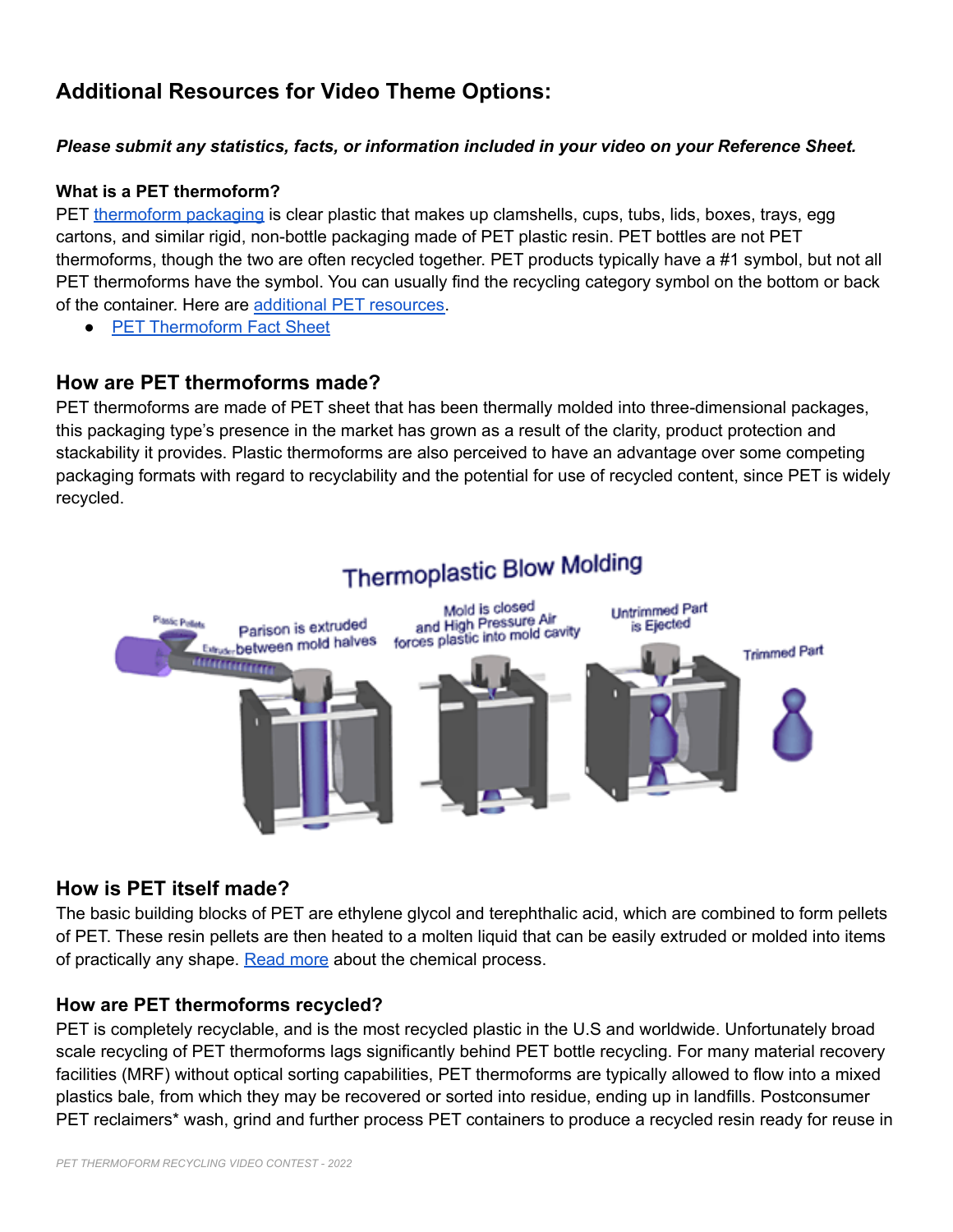a variety of end products, including rPET products, which are packaging products made with recycled PET. Watch this [explanatory](https://vimeo.com/215524715?embedded=true&source=video_title&owner=66010818) video on recycling PET bottles (*please note that this process is slightly different from PET thermoform recycling*).



## **What is a materials recovery facility?**

A materials recovery facility (MRF), sometimes called a materials reclamation facility or materials recycling facility, is a plant that separates and prepares [single-stream](https://www.rubicon.com/blog/what-can-be-recycled/) recycling materials to be sold to end buyers\*.

## **What are PET reclaimers/end buyers\*?**

PET reclaimers buy postconsumer PET and sell clean recycled PET flake or pellet to be made into other products. End buyers are the companies that buy bales of recycled materials and do the work of melting/breaking recycling products down for reuse.

# **Why is it important to recycle?**

- 1. Reduce costs
	- a. The Cost of Litter and Illegal [Dumping](https://www.texansforcleanwater.org/_files/ugd/d13346_64f0e01e29494ea793404492b4b07b7f.pdf) In

[Texas](https://www.texansforcleanwater.org/_files/ugd/d13346_64f0e01e29494ea793404492b4b07b7f.pdf) - 10 Texas cities spend more than \$75M per year on litter and illegal dumping, including \$6M per year in costs to the City of El Paso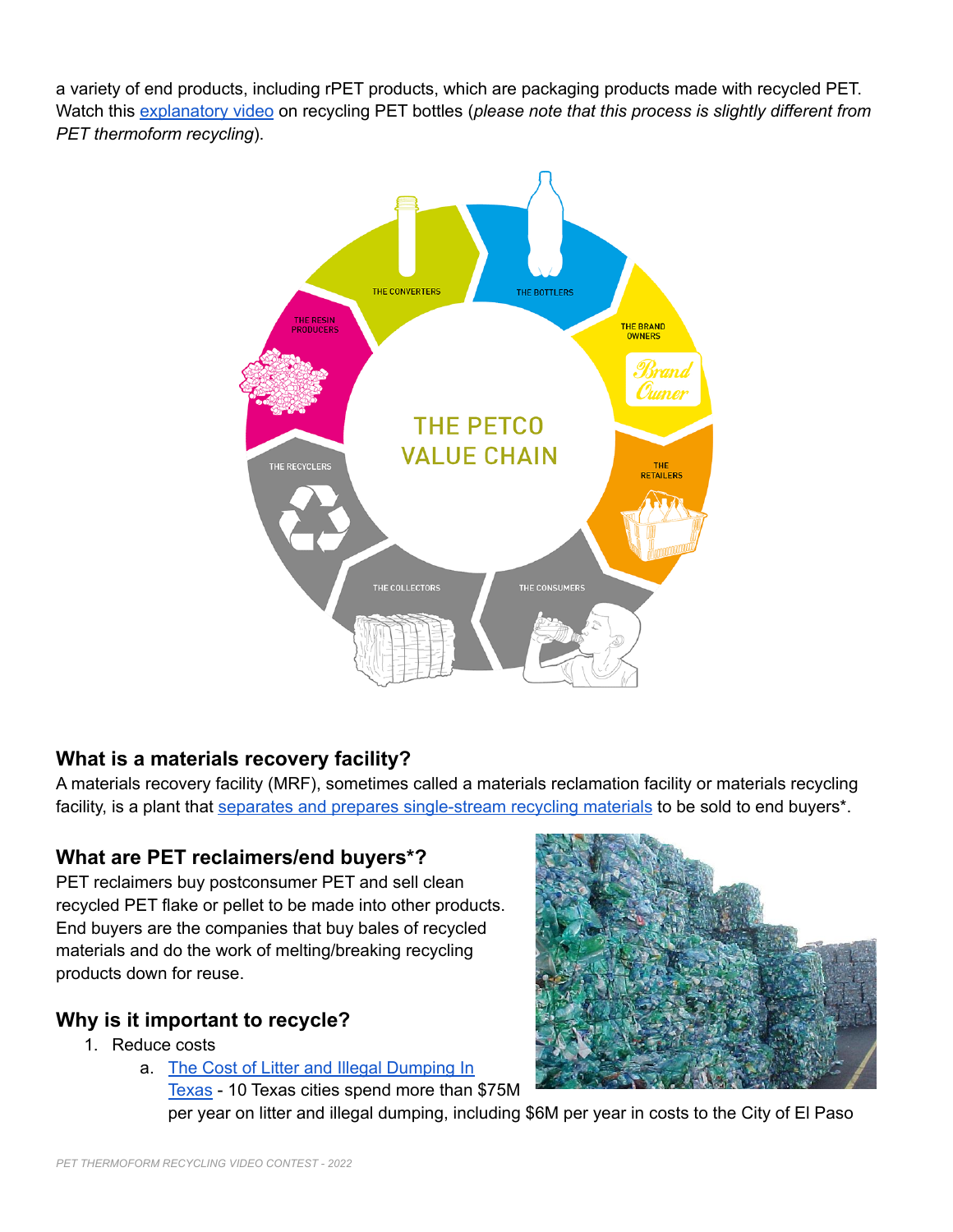- 2. Protect wildlife
	- a. 400,000 tons of trash and litter are produced annually in Texas
	- b. improperly disposed waste is a [hazard](https://blog.nwf.org/2013/06/wildlife-are-getting-their-heads-stuck-in-our-trash/) to wildlife
	- c. Keep the 174 species of fish, 540 species of bird, 142 species of mammals, amphibians, and other animals in Texas safe from plastic pollution
- 3. Reduce plastic pollution in our waterways
	- a. Marine plastic [pollution](https://www.iucn.org/resources/issues-briefs/marine-plastic-pollution#:~:text=At%20least%2014%20million%20tons,causes%20severe%20injuries%20and%20death.)
	- b. In 10 U.S. states that have deposit/return policies that provide 5-10 cents for containers returned for recycling, studies have shown 50% less litter on roadways and 30% less litter in waterways
	- c. Protect and keep our 190,000 miles of waterways in Texas clean
- 4. Reduce waste and emissions
	- a. How a circular economy cuts [greenhouse](https://ellenmacarthurfoundation.org/topics/climate/overview) gas emissions
- 5. Save space in landfills for our ever growing population
	- a. Texas' four largest population centers will start to run out of landfill space in 2030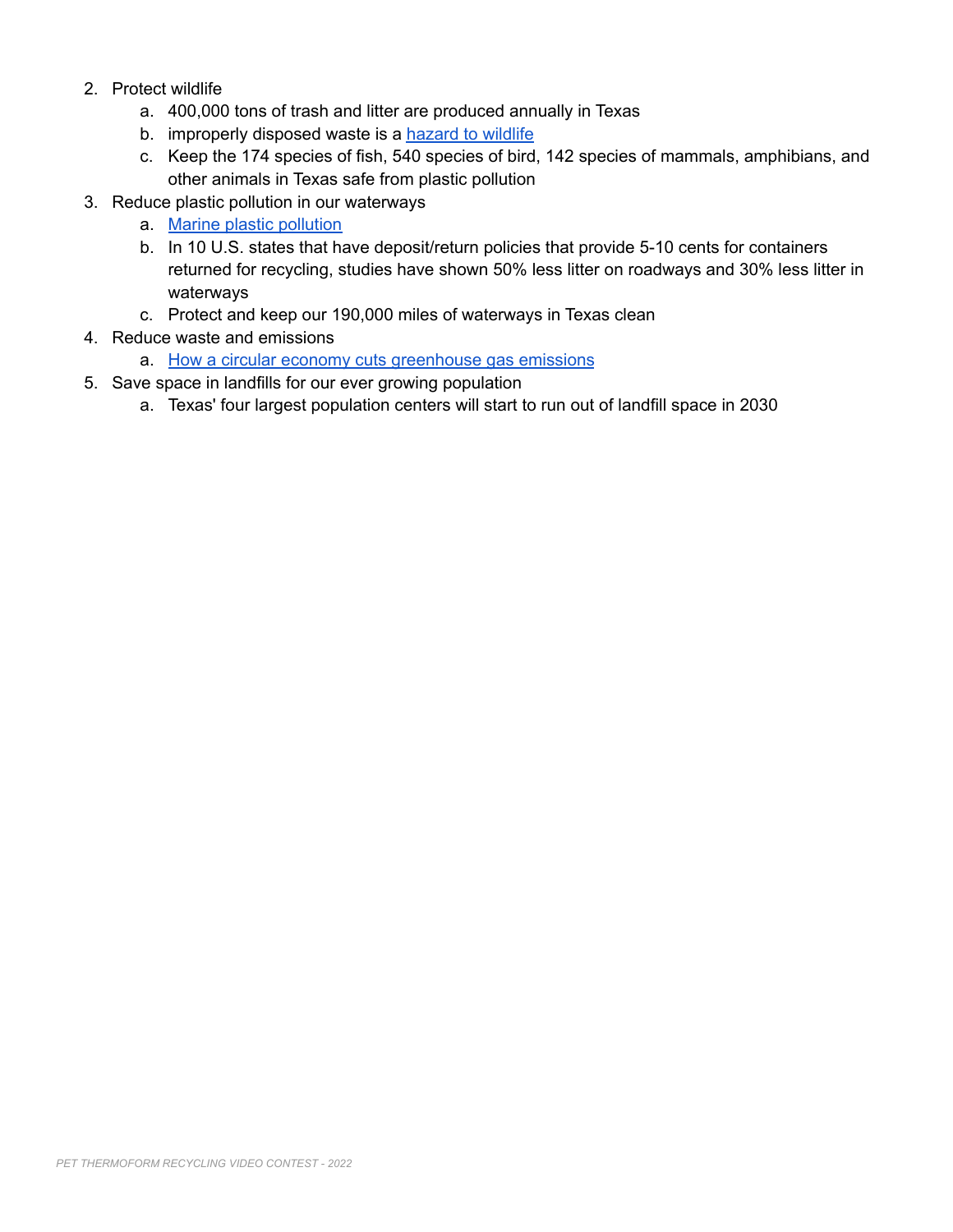## **Reference Sheet** *- download reference sheet [here](https://docs.google.com/document/d/1xF94QyC4kyQ6-FB_bPYIhx23qzUynu46uHHeAVCjdBk/edit?usp=sharing)*

### *Unoriginal Photos, Videos, Music*

Use the below table as an example of how to list references to any unoriginal content, such as photos, videos, music, or media that do not expressly belong to you. Any unoriginal media you use must be included in your reference sheet or your video may be disqualified.

| <b>Artist Name</b> | Title of Work | Type of Work | <b>URL</b> |
|--------------------|---------------|--------------|------------|
|                    |               |              |            |
|                    |               |              |            |
|                    |               |              |            |
|                    |               |              |            |
|                    |               |              |            |
|                    |               |              |            |

#### *Statistics, Facts, and Information*

Use the table below as an example of how to list any statistics, facts, or information that you include in your video. Both the data and its source must be included.

| Statistic, Fact, Information Source | Source |
|-------------------------------------|--------|
|                                     |        |
|                                     |        |
|                                     |        |
|                                     |        |
|                                     |        |
|                                     |        |
|                                     |        |
|                                     |        |